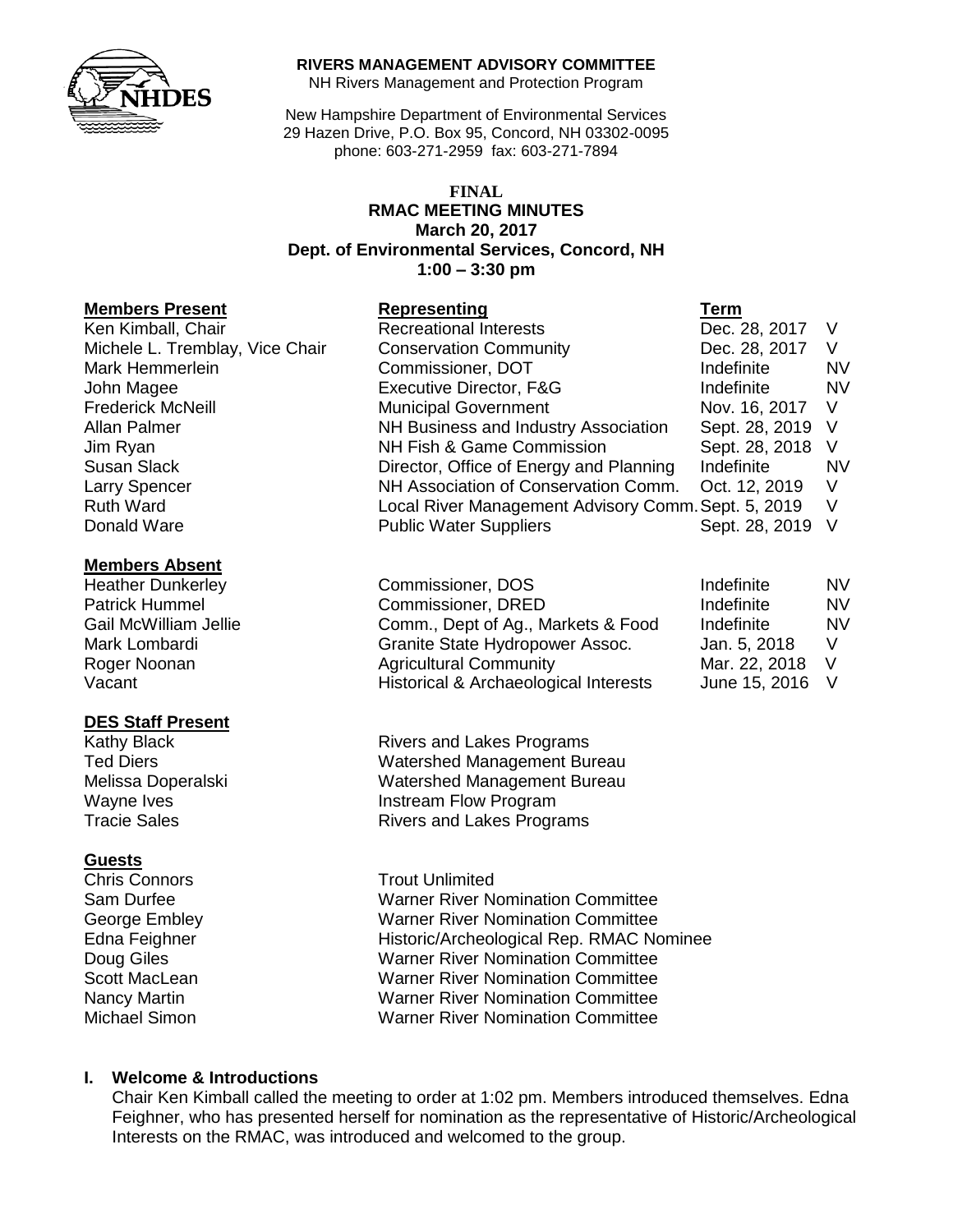## **II. Acceptance of the Consent Agenda**

 *Michele L. Tremblay made a motion to accept the Consent Agenda, consisting of the RMAC and Joint RMAC/LMAC Meeting Minutes of January 13, 2017, second by Ruth Ward. Motion passed unanimously.* 

#### **III. Instream Flow Status**

## 1) Rule Development Status

Wayne Ives explained that the fourth public information meeting for the Env-Wq 1900 rules revision was postponed to allow the legal team time to resolve issues related to applying the Env-Wq 2101 water conservation rules, which were updated in 2013 to the Instream Flow water conservation plan requirements. The challenge is to create one water conservation program rather than two. It is hoped that the fourth meeting will be held in late April or early May. A final meeting will be scheduled soon after to discuss all three sections of the rules.

#### 2) Target Fish Communities

Assessments are planned for all of the designated rivers and the Warner River, with the exception of the Connecticut and Lower Merrimack Rivers, due to their large size, and the Souhegan and lower Lamprey Rivers, which were assessed during the pilot program. Gomez and Sullivan has been awarded the contract to scientifically derive target fish communities in designated rivers by using fish communities in similar, unimpaired rivers to predict what fish ought to be present.

## 3) Flow Data Development

Another ISF project, sourced to Dr. Neil Fennessey, will develop methods to estimate stream flow for rivers lacking existing gage data by using flows on nearby, gaged streams. The purpose of this study is to estimate stream flows for the development of protected Instream flows, with the primary focus on accurately predicting both quantity and duration of low flows.

#### 4) Pawtuckaway Lake Drawdown

The calculated export of 168 pounds of phosphorus out of the lake in 2016 during the fall drawdown was about the same as the amount calculated for the 2015 drawdown (186 pounds). This past winter the lake was managed at a higher level, allowing water to leave the lake year round and resulting in an additional 82 days of export from the high-phosphorus end of the lake. This year the lake has never been clearer, though this may be due in part to less water entering the lake as a result of the drought. Phosphorus concentrations in the deepest part of the lake have been dropping for last two years since the implementation of the new lake level management. Wayne hopes this trend of lowering phosphorus concentrations in the lake will continue.

## **IV. Warner River Nomination Presentation**

Six members of the Warner River Nomination Committee attended the meeting. Sam Durfee from the Central NH Regional Planning Commission presented the background, process, and challenges faced during the Warner River nomination. The nomination started as result of a NH Fish and Game study which documented that two thirds of the streams in the Warner River watershed were home to native brook trout. In 2013, Nancy Martin, chair of the Warner Conservation Committee, brought the idea to the planning commission of nominating the Warner River to the River Management Protection Program. In October 2015, they started the nomination process with their first public meeting. Since then they have held six public information sessions and are on track to submit the nomination by June 1, 2017. The RMAC recommended that nomination committee use physical boundaries such as dams or bridges to mark the end points of the different segments of the river. After the nomination is submitted, the nomination committee will co-host a public hearing with the RMAC in one of the towns along the river to solicit public comment. The RMAC will conduct a site visit in conjunction with the public hearing in late June, July, or early August. Once that is complete, the RMAC will vote on the nomination.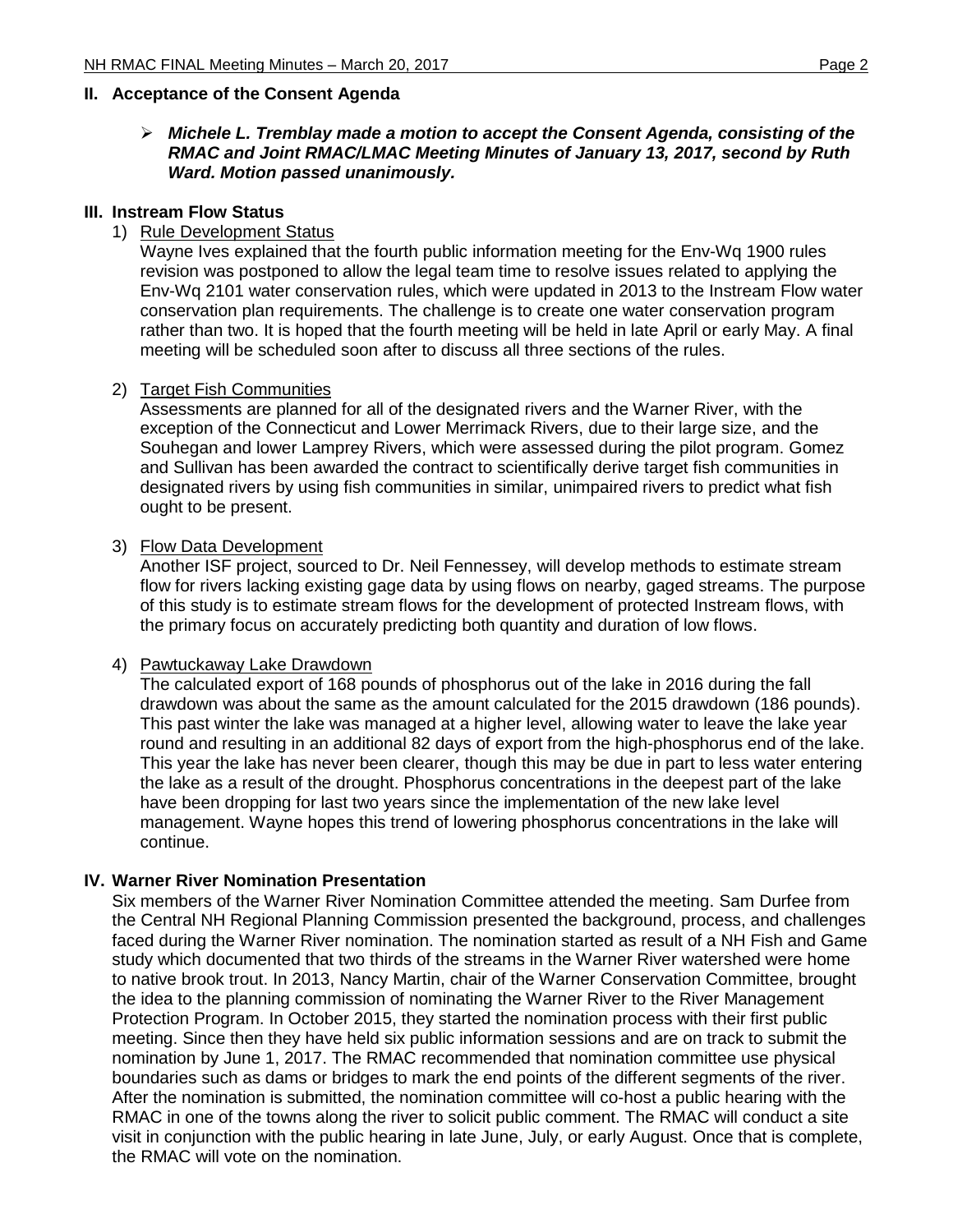# **V. RMPP Program Updates**

## 1) RMAC Membership Status

Tracie noted that Edna Feighner is submitting documents to NH Historical Society so that she may be appointed as the Historic/Archeological representative to the RMAC. She also mentioned that three memberships expire late 2017 - Fred in November and Ken and Michele in December.

# 2) RMPP Rules (Env-Wq 1800)

The RMPP rules are ready to go to JLCAR and the Governor's hold on rules expires at the end of March. Tracie will make the nomination form consistent with the rules changes, which involves adding information about stream order and providing a map. The Governor's office wants to reduce the number of rules in the state and it was noted that the RMPP rules are outlined fairly well in statute, making the rules potentially unnecessary. The RMAC expressed concern about eliminating rules required in statute, where the issue is that the statute must be reopened to remove the rules requirement. Tracie noted that last year legal recommended that the RMAC insert text in the statute about the guidance document for river nomination. After discussion, the RMAC decided that rivers staff will continue with the process for the proposed rules.

## 3) Surplus Land Reviews (DOT Sale in Raymond)

Tracie presented the SLR for the sale of 3.9 acres formerly used for a highway patrol shed to the town of Raymond. The parcel is adjacent to a town maintenance facility and it is does not provide public access to the river. The property is more than 250' but less than  $\frac{1}{4}$  mile from the Lamprey River. LRAC had no concerns about this property and it was outside of the RMAC's jurisdiction, so there was no opposition to the sale.

## 4) 2017 LAC Workshop and LAC Annual Reports

The LAC Workshop is scheduled for Saturday, May  $13<sup>th</sup>$  at 10:30 am, immediately following the annual VRAP training which starts at 9:00 am. Staff created a survey to help determine interest in potential topics for the workshop. Kathy presented the potential topics and asked for feedback. Nine LACs submitted Annual Reports and two LACs submitted 2015-2016 Biennial Reports.

# 5) Budget

Ted stated that we still do not yet have word on a new DES Commissioner. Ted talked about the federal budget and how much we do not know about what will happen. The continuing resolution ends in April and it is thought the resolution will be extended thru October. Ninety percent of Watershed Bureau positions are funded by federal dollars, so federal changes could dramatically impact WMB. On the state level, the Rivers and Lakes budget was approved with all of the program requests except the new hydrologist for the ISF program and some ISF contract funds.

## **VI. River-related Legislation**

Michele and Tracie presented the status of legislation relevant to rivers.

HB591 related to gold suction dredging and the impacts to rivers.

 **Michele L. Tremblay made a motion to draft a letter of support for HB591 as amended, second by Larry Spencer. Motion passed unanimously.** 

HB195 related to establishing a committee to study temporary seasonal docks.

 **Michele L. Tremblay made a motion to draft a letter of support for HB 195 with an amendment that all docks are included in the study, second by Jim Ryan. Motion passed unanimously**.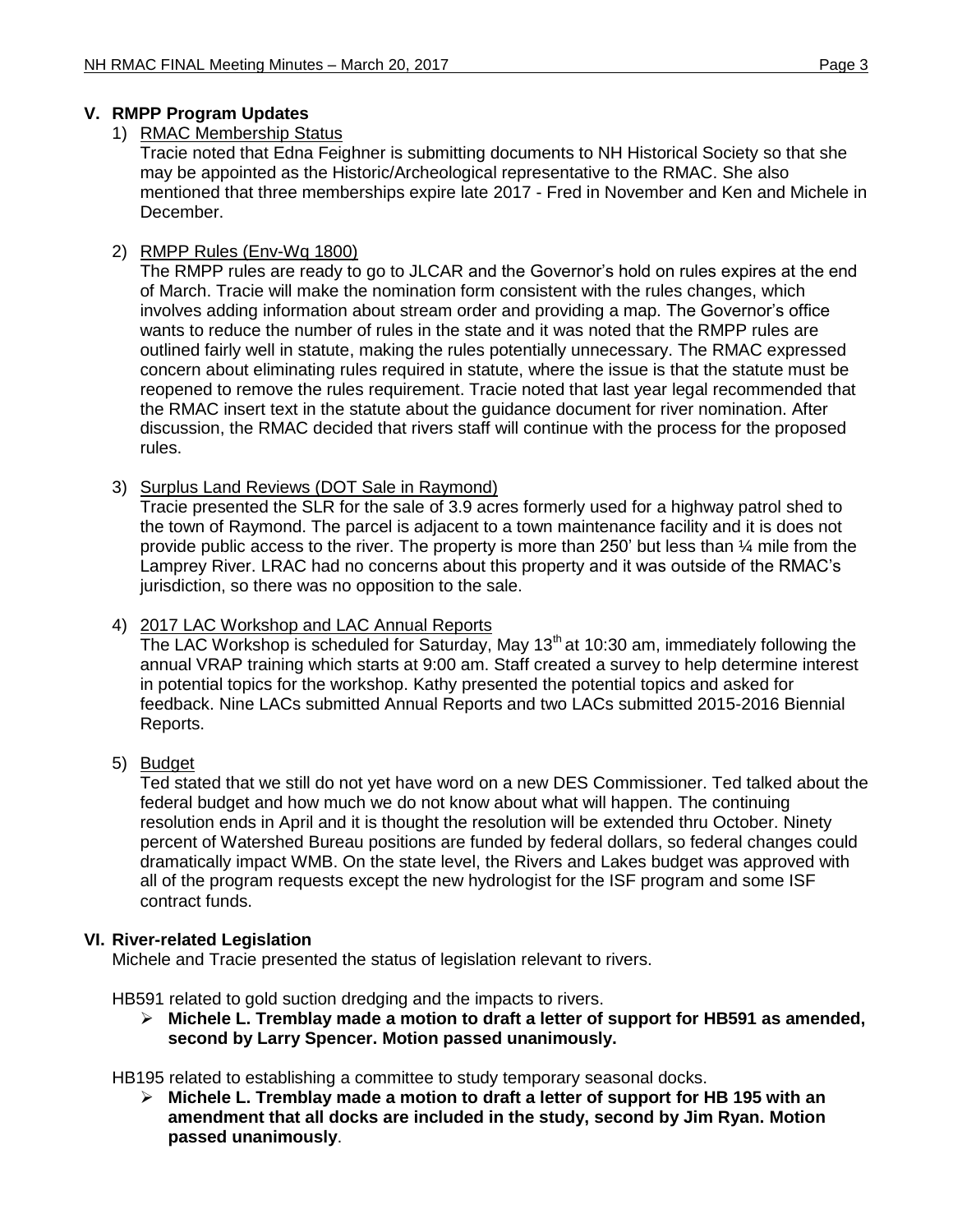Ted discussed HB342 and SB121. Both bills are related to establishing a study committee to determine if DES should take over the MS4 permit system and NPDES program from EPA. These programs are very expensive to administer. The RMAC was opposed to the original language on HB342.

## **Larry Spencer made a motion to track HB342 and SB121, second by Fred McNeil. Motion passed 7-1.**

Ted described SB127, which proposes to remove the dissolved oxygen saturation criteria from statute and require NHDES to make rules for DO standards consistent with the EPA's. The bill also eliminates the use of 7Q10 flows for calculating effluent dilution for nutrient impacts in favor of another flow statistic such as the August median or a seasonal median. DES is supporting the current amended version of the bill. No RMAC action was taken on this bill.

The RMAC had previously supported HB173, which restricts the use of water for outdoor usage for commercial operations. A recent change to the bill allows exemptions to the ban and the RMAC discussed its concerns about the exemption language leaving a loop hole where one user can continue to excessively use water at the cost to others users in the area.

## **Ken Kimball made a motion to support the bill with concerns about the exemption language, second by Larry Spencer. Motion passed unanimously.**

RMAC originally opposed HB332, relative to dedicated funds with no activity. Currently this bill will close what are effectively empty, unused bank accounts. The RMAC expressed concern about potential add-ons to this bill.

## **Michele L. Tremblay made a motion to track HB332, second by Larry Spencer. Motion passed unanimously.**

# **VII.Subcommittee Updates**

WQSAC - Allan Palmer and Ted reported that the committee is looking at different ways to measure dissolved oxygen. DO saturation is a not a good indicator of water quality, but it is a good indicator of productivity. DO concentration is a better water quality standard so the focus will be on researching DO concentration and creating a standard for freshwater and marine water.

Municipal Update - Fred McNeill was on Laura Knoy's program on NH Public Radio. Fred talked about the Legislative Breakfast they hosted which was attended by about 80 people (30 legislators and 50 water folks). His group also presented at the New Hampshire American Society of the Civil Engineers meeting, where the society released their infrastructure report card. New Hampshire received an overall grade of C-.

Other Member Updates –

- Larry talked about the Friends of the Pemi presentation on the archeology of Holderness site at Livermore Falls. There will be a camp again this year and the parking lot was increased from nine parking spaces to 15 on west side.
- Ruth Ward announced that a  $\frac{1}{2}$  mile of the North Branch River of the Contoocook is now protected with a conservation easement!
- Michele updated the group that NH Lives on Water is finalizing their selection for a consulting team to define "What's Our Water Worth" related to water quality and "What's Our Water Cost" related to infrastructure. Preliminary findings of water quality versus infrastructure costs are due in July.
- Fred worked with NH PBS on a documentary about the water cycle which will air Spring 2017. The documentary was filmed at the Manchester WWTF.

# **VIII. RMAC Leadership Elections**